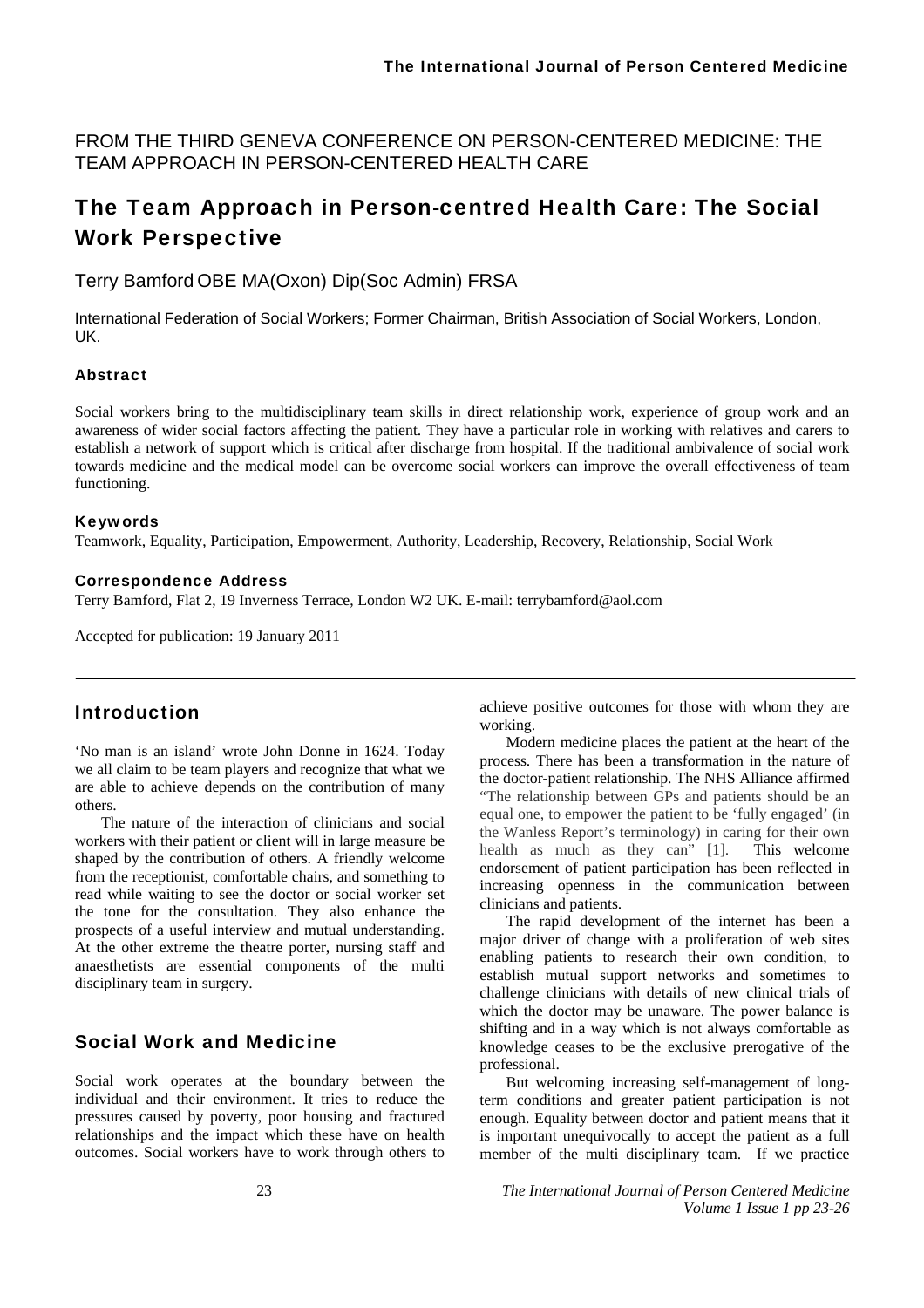person-centred care then by definition the patient is the core member of the team and should be involved in all decisions about treatment.

Of course not all team members have equal status. As Napoleon said in Animal Farm 'all pigs are equal, but some are more equal than others' [2]. Status comes from experience, age and professional discipline. Historically medicine has been viewed as the leading profession within the team with others in a subordinate role. That view is still widely held. Tuso in an American context asserted "the future success of our physicians, as leaders of their teams, will depend on how well we identify and train physicians in the art of leadership. Our growth and success will depend on strong leadership developing a culture of strong leadership. The physician as leader carries responsibility" [3]. Person-centred medicine stands this on its head by asserting that the person with most authority in the team is the patient.

There is a distinction between leadership and authority. Decisions about care and treatment should not be taken without the agreement of the patient. This is not to pretend that patients have the same knowledge and experience of other professionals in the team, nor the same understanding of risks and consequences. But the responsibility of other team members is to ensure that their understanding is fully shared with the patient so that an informed decision can be made about management and treatment of the condition.

## The Value of Social Work

Social work values are wholly congruent with this approach. They emphasise both self-determination and participation.

"1. Respecting the right to self-determination - Social workers should respect and promote people's right to make their own choices and decisions, irrespective of their values and life choices, provided this does not threaten the rights and legitimate interests of others.

2. Promoting the right to participation - Social workers should promote the full involvement and participation of people using their services in ways that enable them to be empowered in all aspects of decisions and actions affecting their lives" [4].

So what does this mean for the role of social workers in multi disciplinary teams?. Social workers have a crucial role in the team in ensuring that the views of the patient are heard at every stage of the process. How they do this will vary from team to team. Sometimes no more may be required than gentle encouragement to the team to involve the patient. At other times where patients lack mental capacity or are unable clearly to articulate their views they may be acting more in the role of advocate for the patient seeking to act in their best interests [5].

Often it is in arrangements for discharge from hospital that social workers will become involved. This is where

their knowledge of social welfare benefits, accommodation and employment comes into play. Adequately heated and clean accommodation suitable for the needs of the discharged patient is essential if discharge is not to be swiftly followed by readmission. Arrangements need to be made with the employer or in the absence of work with social security to ensure an adequate income. Carers whether through the family or the social network need to be mobilized and supported with a clear understanding of their role and where they in turn can seek support and assistance.

## Social Work, Relatives and Carers

Relatives and carers have a crucial role. While they are not directly involved as part of the team they have equally to be involved and informed about the treatment plan, its risks and its consequences. The relatives and friendship network can be viewed as an outer circle of support helping the team achieve successful outcomes. By virtue of their links with the family and carer network social workers will be particularly active in helping them to understand and deal with the fear and anxiety which surrounds any medical intervention.

Some diseases carry particular fears for both patients and their carers. Cancer has a special resonance with its associations of death, physical decay and pain. Social workers are used to helping people face up to often painful realities. They do so fortified by the practice knowledge that acknowledging a problem is the key to being able to deal with it making the problem more manageable. Social workers have to work with the psychological impact of life-threatening conditions and can help the patient to address their fears.

## Social Work and Recovery

In terms of physical recovery after surgery or illness these social factors are well recognized. They are however even more true for mental well being where the individual needs sensitive help to build upon strengths and develop resilience. Again this is where social work has a distinctive contribution. Social workers mediate between potential stresses in the environment and the patient to ensure that difficulties are minimized and strengths are built upon and reinforced.

Mental health recovery is not a clinical absence of symptoms. A broader conceptualization is needed. The recovery model has been widely adopted. Within this approach recovery is viewed as a personal journey. Hope, a sense of self-worth, supportive relationships, empowerment, social inclusion, coping skills, and finding meaning in life are the component elements. In a joint statement the Royal College of Psychiatrists, Social Care institute for Excellence and Care Services Improvement

24 *The International Journal of Person Centered Medicine Volume 1 Issue 1 pp 23-26*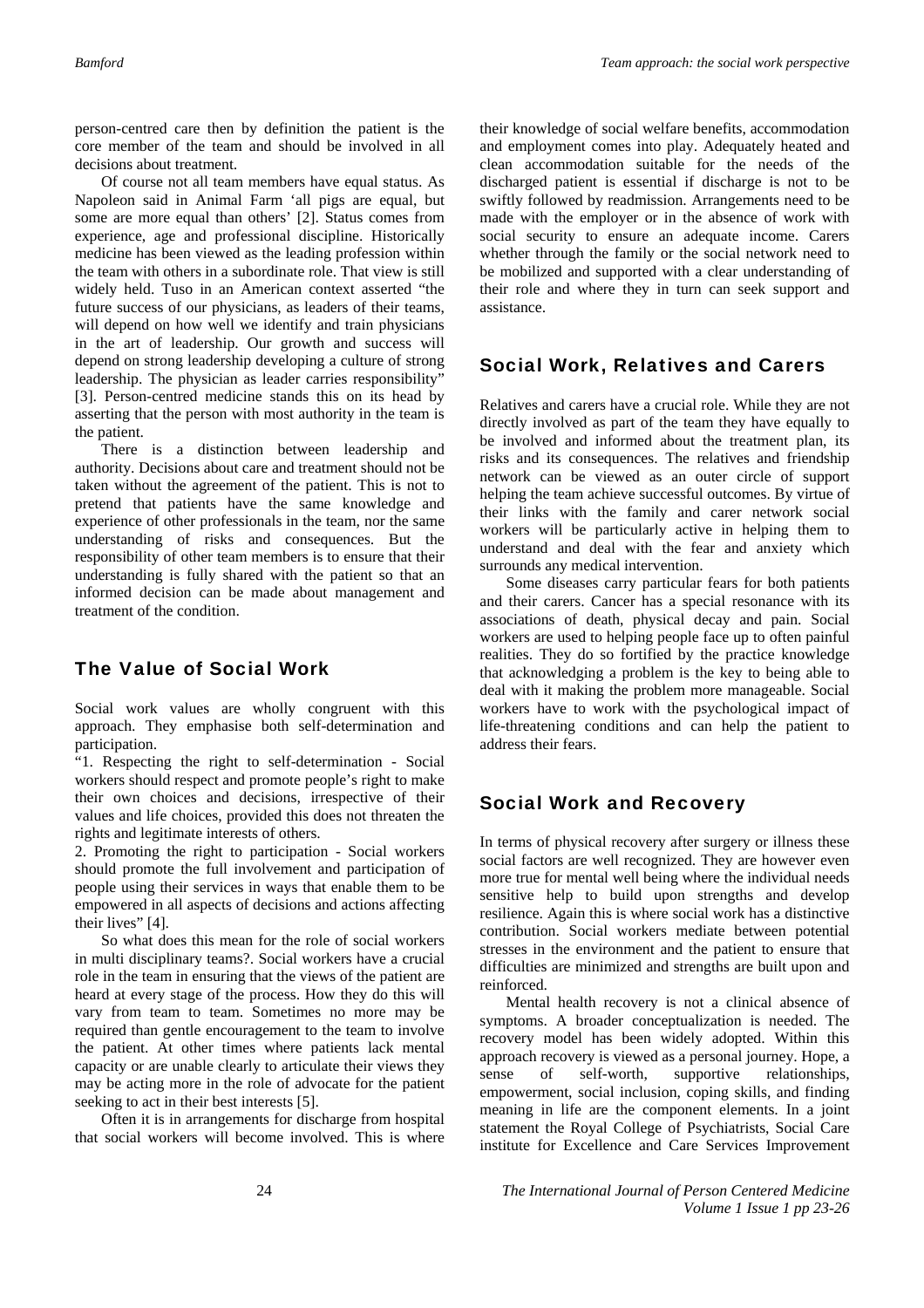Partnership offered this definition [6] "Recovery is the process of regaining active control over one's life, accepting and coping with the reality of any ongoing distress or disability [7], resolving personal, social or relationship issues that may contribute to one's mental health difficulties, taking on satisfying and meaningful social roles, and calling on formal and/or informal systems of support as needed [8].

These areas are the territory in which social workers operate.

Social workers have expertise in working with relationships. This is both the personal relationship with their clients but also helping their clients with their own troubled and difficult relationships. They have experience of working with users and carers to strengthen support mechanisms.

This expertise in direct relationship work with the patient is a key skill which social workers bring to the multidisciplinary team. They will often be the only professional in the team with explicit training in group work and can use that knowledge to help the team address conflicts and difficulties.

## Social Work and Preconditions for Effective Teamwork

The pre-conditions for effective teamwork are well recognised. These are:

- Clear shared aims and goals
- Focus on results
- Competent team members
- Unified commitment
- Collaborative climate and mutual respect
- High standards and clear expectations
- External support and encouragement
- Principled leadership [9]

Clarity about the aims of the team is essential. But too often these are implicit. As Sir Kenneth Calman wrote about aims "they need to be hammered out, discussed, debated and by joint agreement put into practice"[10].

Mutual respect cannot always be assumed. Historical professional rivalries or personal conflicts can destabilize a team. High functioning teams need a mechanism for resolving differences. Team members bring different skills but they should be valued equally. While respecting the individual skills of the disciplines represented in the team, the best teams have a flexibility which allows some blurring of boundaries. Teams supporting people with mental health problems are a good example where the psychologist, nurse, social worker or psychiatrist may at times have interchangeable roles.

Information is power but that is true only if information is freely shared within the team. Good teams

pay attention to their internal communication mechanisms. That does not just mean the distribution of information but also the opportunities to reflect and discuss the significance of the information. In a health care setting confidentiality and how it is handled can be a source of tension. Clarity is needed about who are the team members, what stays within the team and what can be shared outside.

All team members have a shared responsibility to promote open communication

Teamwork does not come naturally. It has to be worked at and constantly reinforced. Social work can help the team work to the benefit of the patient. There are three key roles; as an advocate for the patient, as an interpreter of the patient's views to the team and of the team's views to the patient, and in using negotiating skills to help the team communicate effectively.

## **Conclusion**

Social work's relationship with medicine has been characterized by ambivalence. The clinical model of diagnosis-prescription-treatment-recovery does not accord with the experience of social workers who tend to take something closer to a public health model looking at the wider determinants of health- poverty, bad housing, poor nutrition, and unemployment- as contributing to poor health outcomes. That perspective can assist the multidisciplinary team in taking a wider view.

Teamwork is not easy. Sharing decision making with patients is not easy. But a team working effectively can bring real gains for the patient both in terms of outcome and the positive effect of being taken seriously as a coproducer in the health care enterprise.

### References

[1] NHS Alliance press release 2/6/09 at launch of Patient Participation Group programme.

[2] Orwell, G., (1945). *Animal Farm* Secker and Warburg, London.

[3] Tuso, P., (2003). The Physician as Leader, Geriatrics Winter *Permanente Journal* 7, 1.

[4] International Federation of Social Workers and International Association of Schools of Social Work, Ethics in Social Work, Statement of Principles.

[5] Mental Capacity Act 2005, Deprivation of Liberty Safeguards.

[6] A Common Purpose, Recovery in future mental health services (2007) Care Services Improvement Partnership (CSIP), Royal College of Psychiatrists (RCPsych), Social Care Institute for Excellence.

[7] Faulkner, A. and Layzell, S. (2000) Strategies for living: A report of user-led research into people's

25 *The International Journal of Person Centered Medicine Volume 1 Issue 1 pp 23-26*